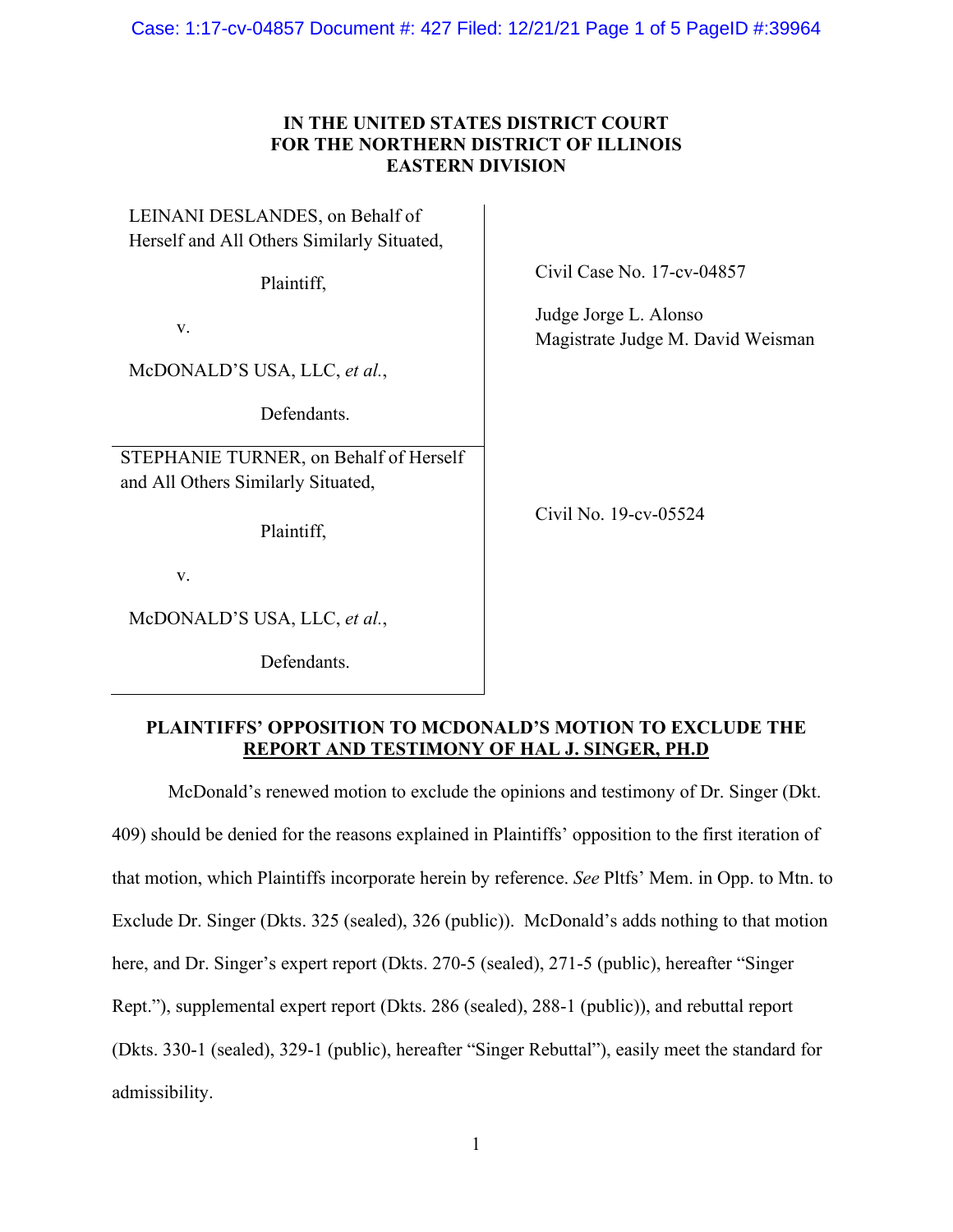#### Case: 1:17-cv-04857 Document #: 427 Filed: 12/21/21 Page 2 of 5 PageID #:39965

McDonald's argues that Dr. Singer does not "define or assess" the labor markets in which Plaintiffs sold their labor but, for the reasons set out in Plaintiffs' Combined Memorandum on the competing summary judgment motions (Dkts. 400 (sealed) 399-[1](#page-1-0) (public))<sup>1</sup>, there is no need to do more than he has done under either the *per se* rule, where McDonald's No-Hire Agreement is conclusively unlawful, or under an appropriately truncated rule of reason analysis, where the restraint is presumptively unreasonable. *See* Dkt. 400, at 2-3, 5, 15-16. Even if a full rule of reason analysis is required, there likewise is no economic need for Dr. Singer to define local geographic markets in the way McDonald's urges in order to conclude that the No-Hire Agreement resulted in nationwide wage suppression. *See id.* at 16-20. *See also* Dkt. 325 at 3 (citing Singer Rept. at ¶60; Singer Rebuttal at ¶¶50-53; Murphy Rept. at ¶17 (agreeing)). Even so, as Plaintiffs have pointed out, Dr. Singer in fact does provide the contours of relevant markets for McDonald's-trained workers, including the use of controls for national, state, county, municipal, and store-level economic data, and sufficiently accounting for dynamics potentially driven by varying local market conditions. Dkt. 325 at 5-6 (citing Singer Rept. ¶¶24-28, 53, 58- 65)). McDonald's assertion that Dr. Singer does not evaluate the impact of the No-Hire Agreement on Ms. Deslandes and Ms. Turner is similarly incorrect. While their experiences illustrate how the restraint affected them, they rely on direct evidence of nationwide wage suppression found by Dr. Singer (Singer Rept. ¶¶60-62), as would be predicted by a significant

<span id="page-1-0"></span><sup>&</sup>lt;sup>1</sup> Docket Entries 400 and 399-1 are Plaintiffs' Corrected Combined Memorandum of Law in Opposition to McDonald's Motion for Summary Judgment, and In Support of Plaintiffs' Cross-Motion for Summary Judgment on McDonald's Asserted Justifications. That document was originally filed at Dkts. 393 and 397, before an error in the Table of Authorities was fixed.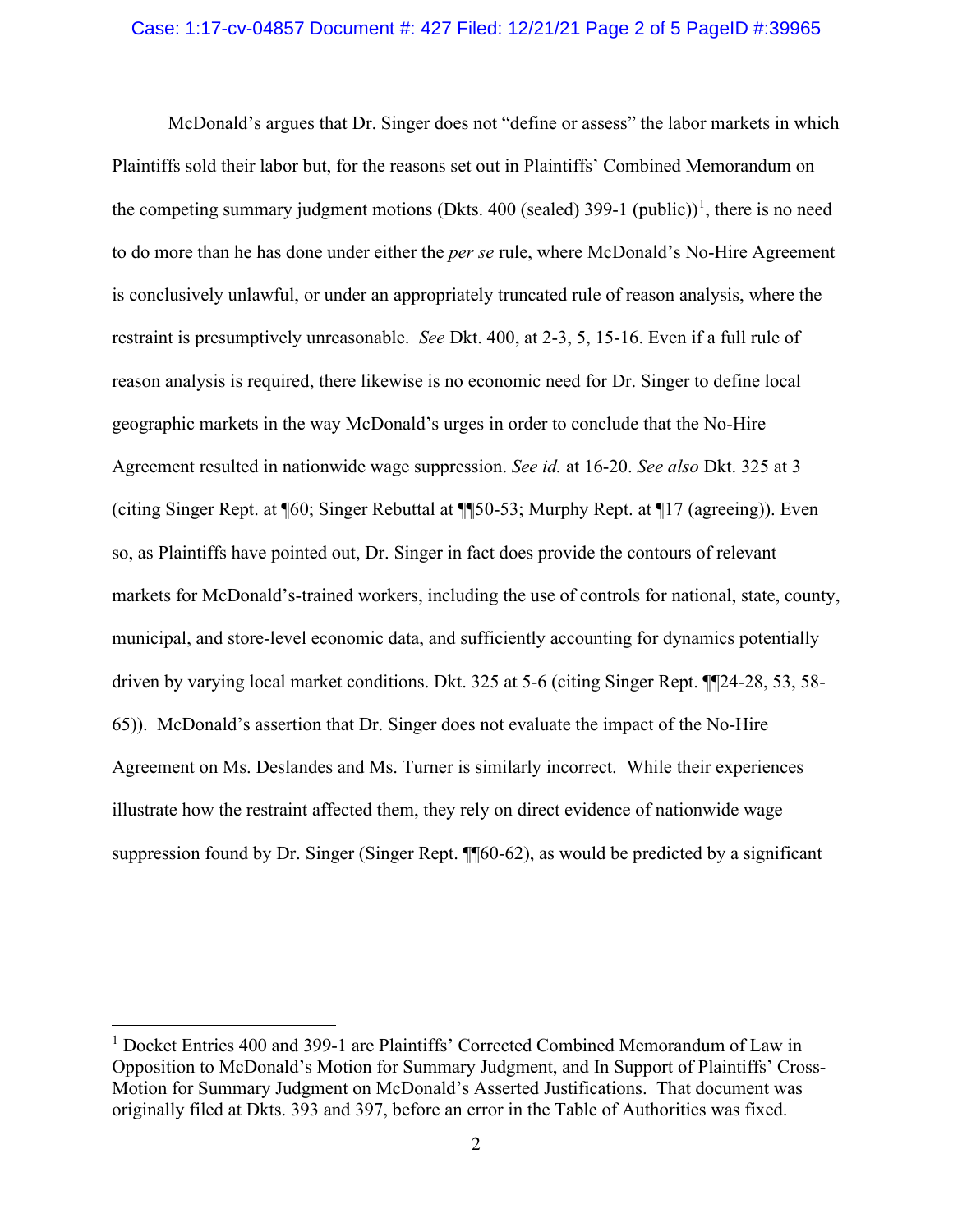### Case: 1:17-cv-04857 Document #: 427 Filed: 12/21/21 Page 3 of 5 PageID #:39966

body of economic literature (*id*. at ¶¶11-20), and bolstered by substantial record evidence (*id*. at  $\P[24, 28-38, 65].<sup>2</sup>$  $\P[24, 28-38, 65].<sup>2</sup>$  $\P[24, 28-38, 65].<sup>2</sup>$ 

McDonald's arguments that Dr. Singer's regressions are based on "unrepresentative" data and that his analyses are "flawed" are baseless—Dkt. 325 at 7-12; *see also* Singer Rebuttal ¶¶54- 59, ¶¶62-63—but in any event present quintessential questions of the weight to be accorded the evidence, not its admissibility. *See Manpower, Inc. v. Ins. Co. of Pa*., 732 F.3d 796, 806 (7th Cir. 2013) ("Assuming a rational connection between the data and the opinion—as there was here an expert's reliance on faulty information is a matter to be explored on cross-examination; it does not go to admissibility."). Dr. Singer tested his regression model's sensitivity by estimating separate regressions for crew and managers and for both McOpCo and franchisee store employees, and then applied a predictive model and a compensation structure model to confirm that all, or substantially all, workers nationwide (including Plaintiffs Deslandes and Turner) were injured. McDonald's can disagree with Dr. Singer and cross-examine him at trial, but his report and opinions meet the requirements for admissibility under *Daubert* and FRE 702.

McDonald's motion should be denied.

Dated: December 21, 2021 Respectfully submitted,

 *s/ Derek Y. Brandt*

Derek Y. Brandt (#6228895) Leigh M. Perica (#6316856)

<span id="page-2-0"></span><sup>2</sup> McDonald's authorities do not require more. *Agnew* addresses a plaintiff's Rule 12 stage pleading obligation to identify the "rough contours" of a relevant commercial market in an otherwise "not obviously commercial" setting. *Agnew v. Nat'l Collegiate Athletic Ass'n*, 683 F.3d 328, 345 (7th Cir. 2012). There is no dispute that McDonald's restaurant labor is an "obviously commercial" setting and, as discussed, Dr. Singer more than satisfied this standard to the extent it even applies at the summary judgment stage. *Republic Tobacco Co. v. N. Atlantic Trading Co., Inc.*, 381 F.3d 717 (7th Cir. 2004), involved vertical, not horizontal agreements. Neither *Agnew* nor *Republic Tobacco* is a *Daubert* decision or addresses the admissibility of expert evidence.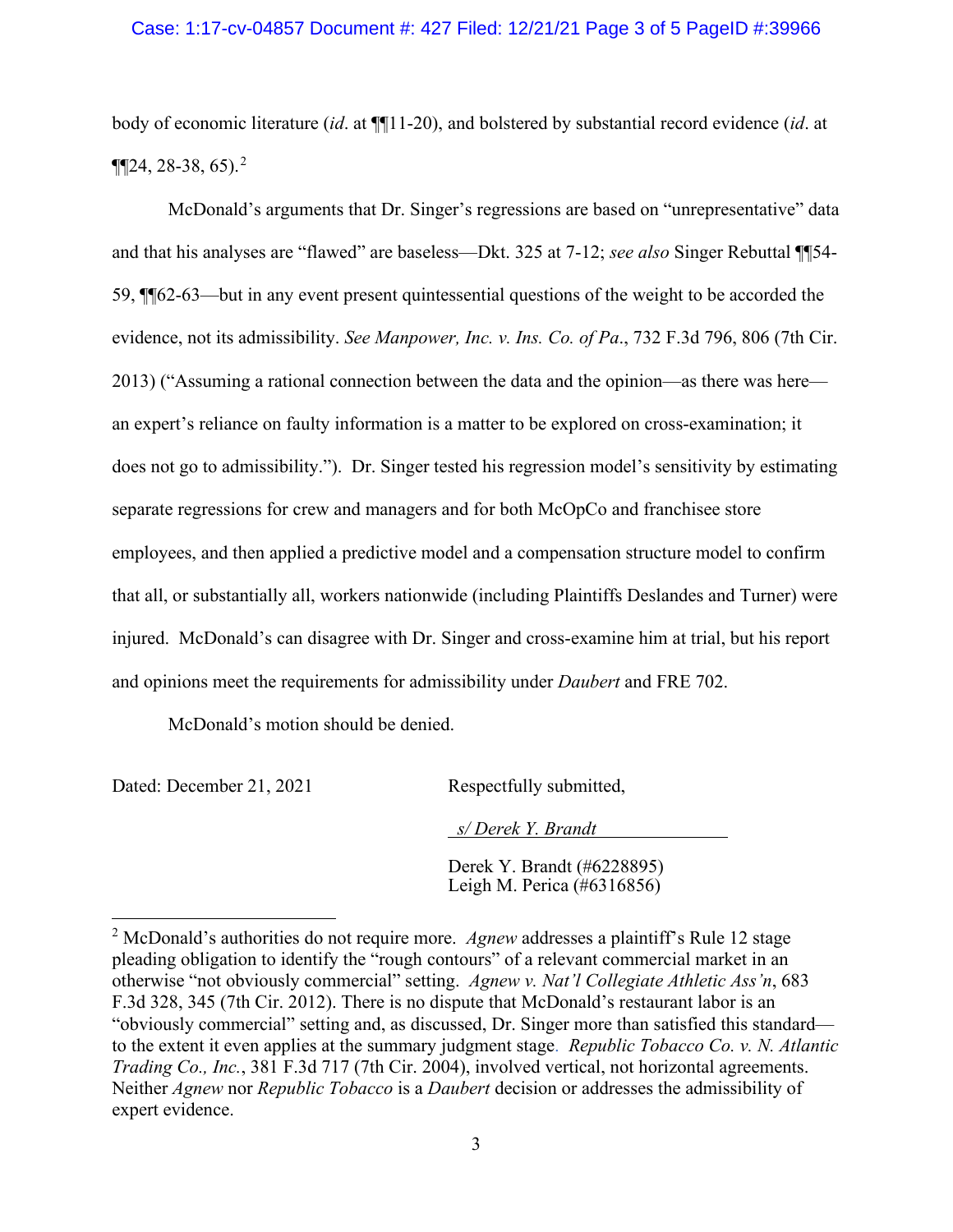Case: 1:17-cv-04857 Document #: 427 Filed: 12/21/21 Page 4 of 5 PageID #:39967

Connor P. Lemire\* **MCCUNE WRIGHT AREVALO, LLP** 231 North Main Street, Suite 20 Edwardsville, Illinois 62025 Tel: (618) 307-6116 Fax: (618) 307-6161 dyb@mccunewright.com  $\text{Imp}(\bar{a})$ mccunewright.com cpl@mccunewright.com

Richard D. McCune\* Michele M. Vercoski\* **MCCUNE WRIGHT AREVALO, LLP** 3281 East Guasti Road, Suite 100 Ontario, California 91761 Tel: (909) 557-1250 rdm@mccunewright.com mmv@mccunewright.com

Dean M. Harvey\* Anne B. Shaver\* Lin Y. Chan\* Yaman Salahi\* Michelle A. Lamy\* **LIEFF CABRASER HEIMANN & BERNSTEIN, LLP** 275 Battery Street, 29th Floor

San Francisco, California 94111-3339 Tel: (415) 956-1000 dharvey@lchb.com ashaver@lchb.com lchan@lchb.com ysalahi@lchb.com mlamy@lchb.com

Jessica A. Moldovan\* **LIEFF CABRASER HEIMANN & BERNSTEIN, LLP** 250 Hudson St., 8th Floor New York, NY 10013-1413 Tel: (212) 355-9500 jmoldovan@lchb.com

*Attorneys for Individual and Representative Plaintiffs Leinani Deslandes and Stephanie Turner*

\* Admitted *pro hac vice*